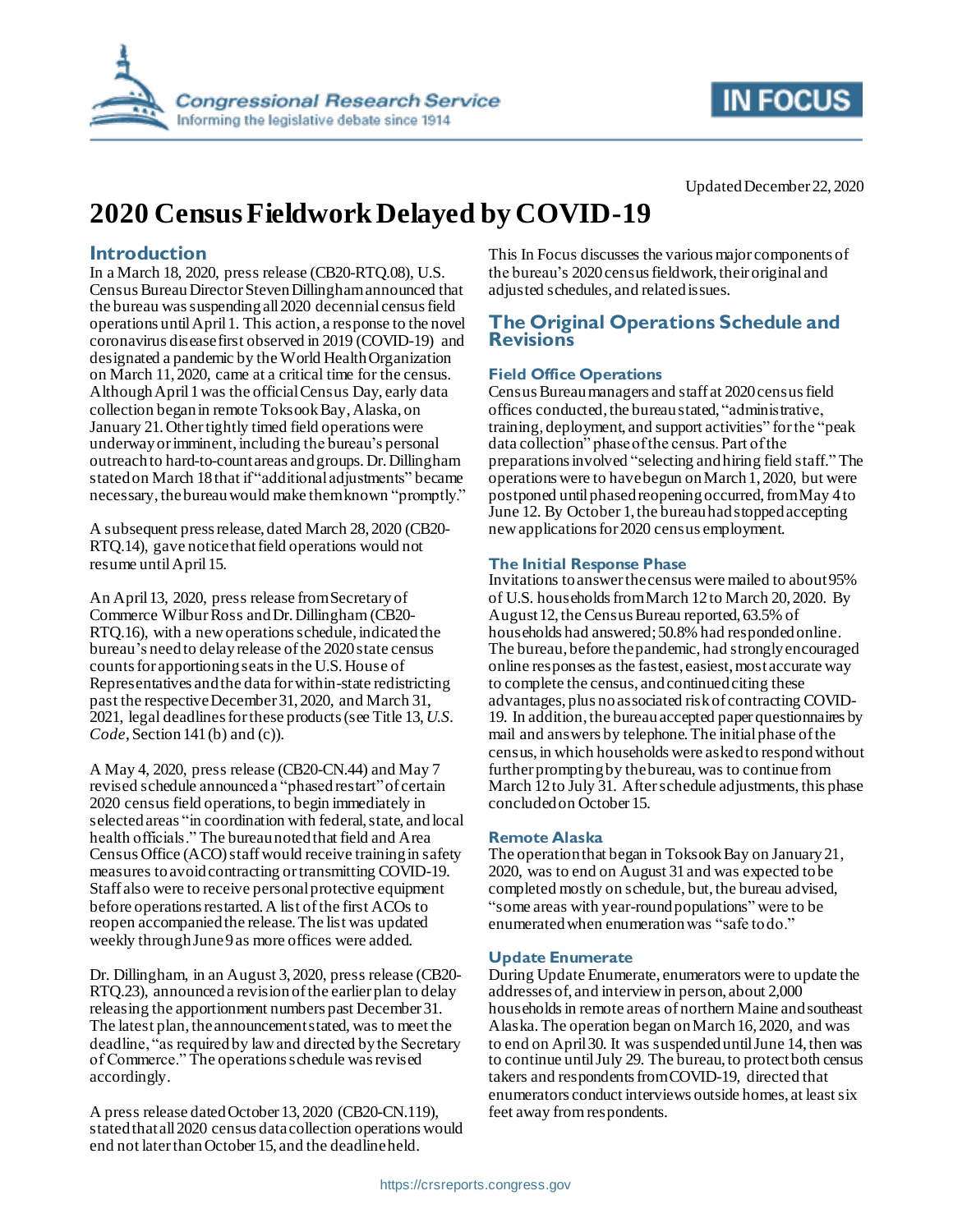#### **Update Leave**

Another operation, Update Leave, coveredabout 5 million households stateside and about 1.7 million in Puerto Rico, located where residents were unlikely to receive mail at their homes. Enumerators were to update the addresses of these households forthe bureau's master address file and drop off paper census forms,invitations, and instructions for those who chose to answer the census online, with telephone assistance if requested. Originally scheduled for March 15 to April 17, 2020, the operation was suspended. It restarted stateside in phases between May 4 and June 12, and in Puerto Rico on May 22.

#### **Mobile Questionnaire Assistance**

During Mobile Questionnaire Assistance, the bureau stated in a July 14, 2020, press release (CB20-CN.80), more than 3,000 bureau staff were to help the public answer the census online, using their own devices or a 2020 census tablet, in areas determined to have the lowest response rates and in weekly "coordination with local partners." The operation had been scheduled forMarch 30 to July 31 and was reset to run from July 13 through September 18.

#### **Nonresponse Follow-Up**

This major effort, in which enumerators across the nation visited about 56 million nonresponding householdsto collect their census data in person(while contacting others by telephone), was considered essential for a complete, accurate census. Nonresponse follow-up (NRFU) originally was scheduled for May 13 to July 31, 2020. The start was delayed until August 11(except for a trial "soft launch" that began on July 16) and the end untilOctober 31, but, as announced on October 13, NRFU and all other data collection operations ended on October 15. NRFU included nonresponding off-campus households around colleges and universities that originally were slated for early NRFU, from April 9 to July 31.

#### **Group Quarters: Nursing Homes, Prisons, and Other Institutional Facilities**

Census takers, in cooperation with the facilities' administrators, were to enumerate these residents at the facilities. Online responses were another option. The inperson operation was to begin on April 2 and end on June 5, 2020. The revised schedule wasJuly 1 to September 3, and the bureau askedadministrators to choose options for enumeration that would reduce direct personal contact.

Students living on campus were to be counted through their colleges and universities as part of Group Quarters enumeration; alternatively, they were encouraged to answer the census online. Students who had left campus housing, were staying elsewhere because of the COVID-19 situation, and intendedto return to school when the situation allowed still were to report campus housing as their usual residence. As Dr. Dillingham reportedin July 29, 2020, testimony to the House Oversight and Reform Committee, the Census Bureau asked colleges and universities to provide records for off-campus students to improve their likelihood of inclusion in the census.

#### **Service-Based Enumeration**

In this operation, enumerators were to work with service providers to count homeless people at soup kitchens,

shelters, and food vans that made scheduled stops. Originally set forMarch 30 to April 1, 2020, the delayed operationwas to occur from September 22 to September 24.

#### **Count of People at Transitory Locations**

From April 9 to May 4, 2020, census takers were to enumerate people staying at campgrounds, recreational vehicle parks, hotels, and marinas, if they did not usually live elsewhere.The operation was rescheduled to begin on September 3 and end on September 28.

#### **Count of Homeless People Outdoors**

On April 1, 2020, enumerators were to count homeless people living outdoors in locations where they were known to sleep, including under bridges and highway overpasses, in parks, at rest stops, and at all-night businesses.The operation was rescheduled forSeptember 23 and September 24.

#### **The Data for Apportionment**

Under Title 13, *U.S. Code*, Section 141 (b), the 2020 state census counts for House apportionment must be delivered to the President no later than December 31, 2020. The fieldwork and myriad other operations that support the census, resulting in the apportionment counts and corresponding numbers of House seats allocated to the states, were timed to allow fortheir completion, including final quality checks and data corrections, before thelegal deadline.This process was to occur from July 31 to December 31, then was rescheduled to begin on October 31, 2020, and end on April 30, 2021, fourmonths past the legaldeadline. As of August 3, 2020, the bureau was to release the apportionment data on time, but stated in an October 13 press release (CB20-CN.119) that it was "working hard" to process and deliver these data "as close to" December 31 as possible.

The Government Accountability Office (GAO) testified at a December 3, 2020, House Oversight and Reform Committee hearing (GAO-21-262T) about the risks to 2020 census data quality through late-date operational and schedule changes caused by COVID-19 and related developments. Of particular concern, GAO noted, was the compressedtime frame for post-data collection operations in order to meet statutory deadlines, resulting in some telephone calls instead of personal visits and more use of proxy responses to obtain NRFU data; fewer NRFU reinterviews for quality control; and less time to review the apportionment counts and resolve anomalies, such as duplicate responses and data mismatches.

# **The Data for Within-State Redistricting**

Title 13, *U.S. Code*, Section 141 (c), requires that by March 31, 2021, the tabulations of census data for use in redrawing state congressional and legislative districts be delivered to the states that have requested them. Under the adjusted schedule announced on April 13, 2020, the data were to be delivered by July 31, 2021, four months after the statutory deadline, but now are to be ready on the original schedule.

**Jennifer D. Williams**, Specialist in American National Government